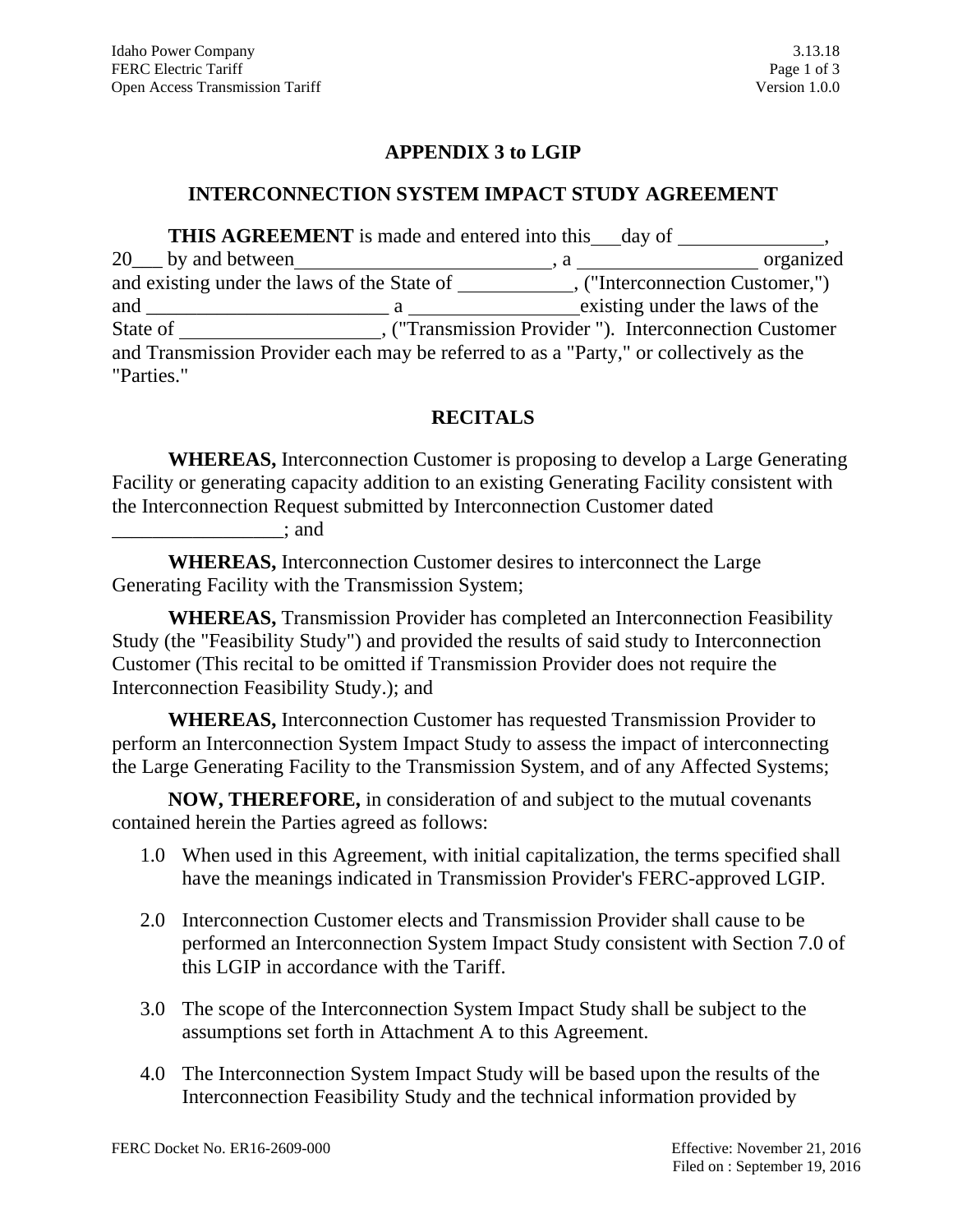Interconnection Customer in the Interconnection Request, subject to any modifications in accordance with Section 4.4 of the LGIP. Transmission Provider reserves the right to request additional technical information from Interconnection Customer as may reasonably become necessary consistent with Good Utility Practice during the course of the Interconnection Customer System Impact Study. If Interconnection Customer modifies its designated Point of Interconnection, Interconnection Request, or the technical information provided therein is modified, the time to complete the Interconnection System Impact Study may be extended.

- 5.0 The Interconnection System Impact Study report shall provide the following information:
	- identification of any circuit breaker short circuit capability limits exceeded as a result of the interconnection;
	- identification of any thermal overload or voltage limit violations resulting from the interconnection;
	- identification of any instability or inadequately damped response to system disturbances resulting from the interconnection and
	- description and non-binding, good faith estimated cost of facilities required to interconnect the Large Generating Facility to the Transmission System and to address the identified short circuit, instability, and power flow issues.
- 6.0 Interconnection Customer shall provide a deposit of \$50,000 for the performance of the Interconnection System Impact Study. Transmission Provider's good faith estimate for the time of completion of the Interconnection System Impact Study is [insert date].

Upon receipt of the Interconnection System Impact Study, Transmission Provider shall charge and Interconnection Customer shall pay the actual costs of the Interconnection System Impact Study.

Any difference between the deposit and the actual cost of the study shall be paid by or refunded to Interconnection Customer, as appropriate.

7.0 Miscellaneous. The Interconnection System Impact Study Agreement shall include standard miscellaneous terms including, but not limited to, indemnities, representations, disclaimers, warranties, governing law, amendment, execution, waiver, enforceability and assignment, that reflect best practices in the electric industry, that are consistent with regional practices, Applicable Laws and Regulations and the organizational nature of each Party. All of these provisions,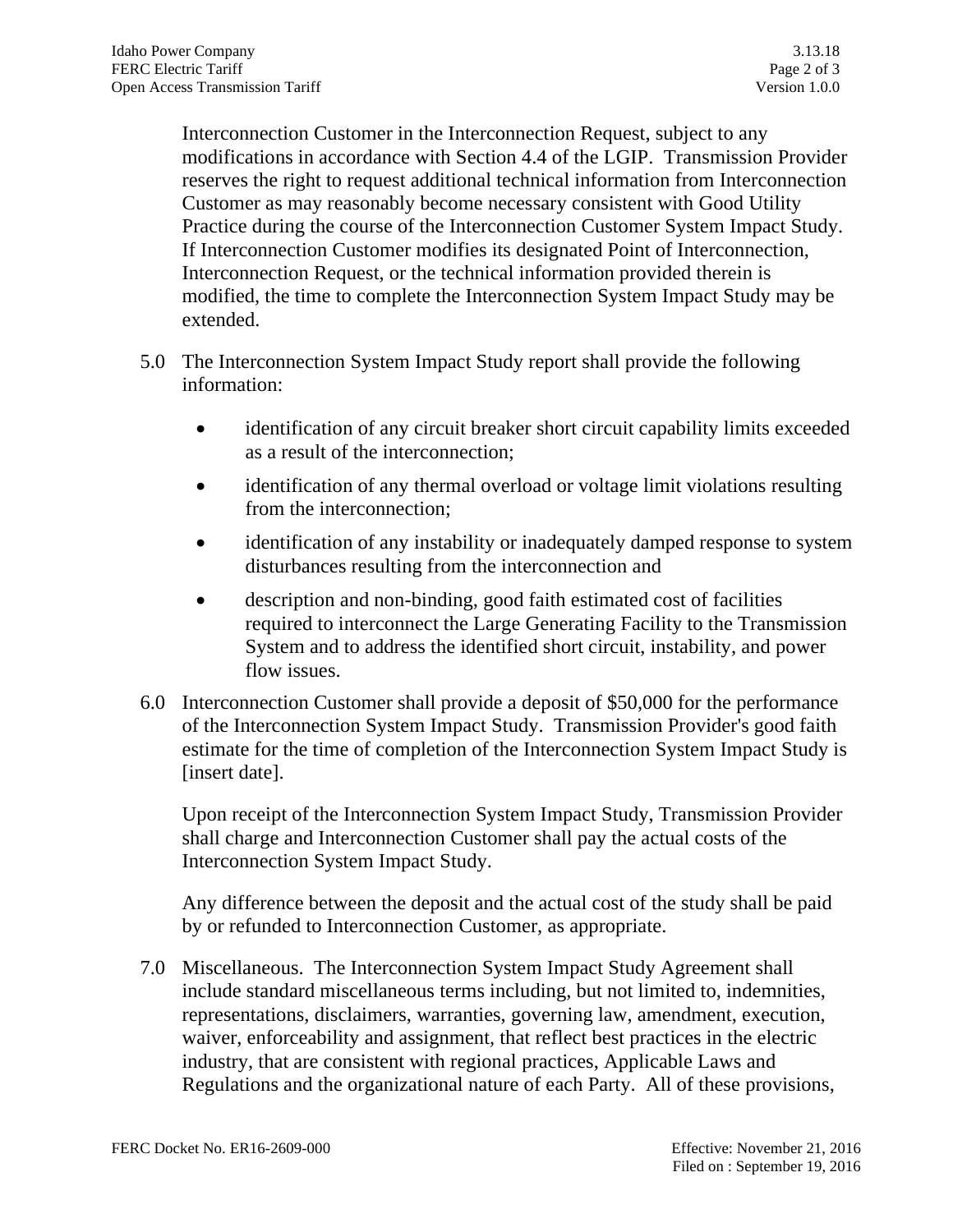to the extent practicable, shall be consistent with the provisions of the LGIP and the LGIA.]

**IN WITNESS THEREOF,** the Parties have caused this Agreement to be duly executed by their duly authorized officers or agents on the day and year first above written.

**[Insert name of Transmission Provider or Transmission Owner, if applicable]**

| By:    | $\mathbf{B}v$ : |
|--------|-----------------|
| Title: | Title:          |
| Date:  | Date:           |

### **[Insert name of Interconnection Customer]**

| By:    |  |
|--------|--|
| Title: |  |
| Date:  |  |